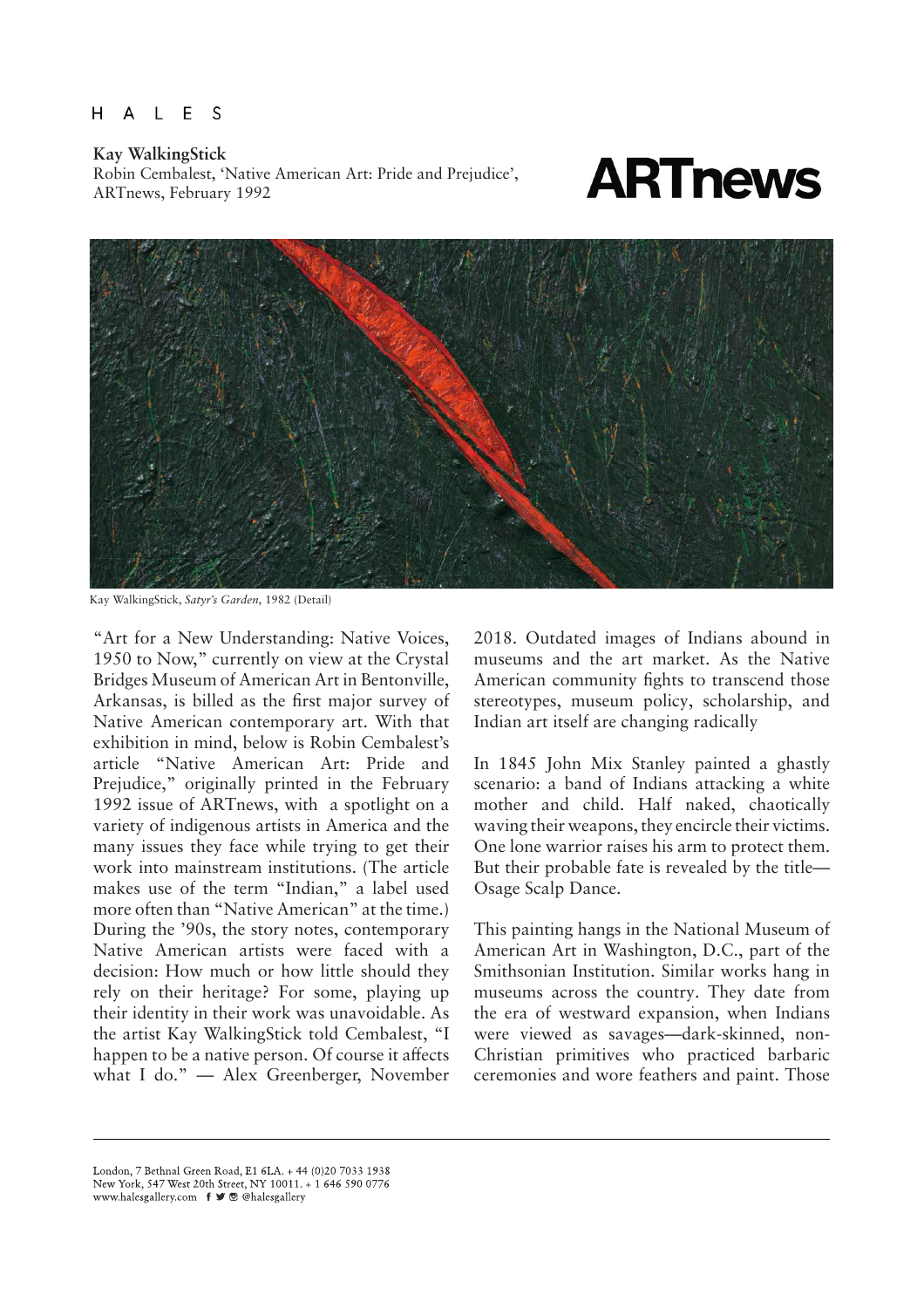Kay WalkingStick<br>Robin Cembalest, 'Native American Art: Pride and Prejudice',<br>Analization Landscape India, Eshmany 1992 Robin Cembalest, 'Native American Art: Pride and Prejudice', Architectural Digest India, February 1992

images lingered on long after the West was "won," especially in Hollywood.

They were very much on the mind of Jeffrey Thomas, a photographer from the Onandaga/ Cayuga Nations, when he began his series "Strong Hearts: The Traditional Powwow Dancer" in 1979. "Native people hadn't been shooting the powwows, so I had no predecessors," he explains. "The problem was, 'How do you photograph a stereotype?' "

To reflect his subjects' self-esteem, he made sure they maintained eye contact with the camera. To establish a contemporary context, he photographed them in street clothes as well as costume. "It's a monument to survival, and it's getting stronger every year," he explains. "I'm saying there's a real sense of pride and history here that people don't take account of."

Thomas belongs to a large, diverse, and loosely knit community of Native American artists. Some live on reservations, some in cities. Some went to art school, some didn't. Sometimes their works reflects Indian themes. Sometimes it doesn't. Whatever they do, they describe a similar challenge—to make work that is contemporary, whether that means depicting modern Indian life or following avant-garde trends.

Several exhibitions now touring the country document the wide variety of solutions to that challenge. They range from the paintings in "Our Land/Ourselves," which explores Native American approaches to the natural world, to the political, often caustic pieces in "The Submuloc Show" (intended to be read backwards), an Indian response to the Quincentenary of Columbus' "discovery" of the Americas. That show is intended to counteract the "perception

of Indian artists as conservative and decorative," says Jaune Quick-to-See Smith, a painter from the Flathead Nation who organized it. "We have a reputation for not being as cutting-edge, as political, as blacks or hispanics." (Like most people interviewed for this story, she uses the term "Indian" interchangeably with others, including "native people," "indigenous people," and "Native Americans.")

Quick-to-See Smith is one of a growing number of Native American artists who have "crossed over" into the mainstream art world while maintaining close ties with the Indian one. She shows at New York's Bernice Steinbaum Gallery as well as LewAllen Gallery in Santa Fe; she lectures frequently on reservations and includes unknown artists she encounters there in shows she curates.

Many others, however, complain that like African Americans and Latinos, they suffer from "ghettoization"—they are included in Native American art exhibitions, or articles like this one, but are not considered for projects about photography, installation, video, abstraction, or the many other areas in which they are working. (Several artists declined to be interviewed for this article on those grounds.)

But the biggest problem, many say, is that the easiest art to sell is art depicting an image of the Indian that is frozen in the past. "Art should be a portrait of who people are," says sculptor Bob Haouzous, a Chiricahua/Apache based outside Santa Fe. "Our people are the highest on the scale of pain, poverty, alcoholism, unemployment. You'd think their art would reflect it. Most Indian artists are portraying an image that doesn't exist for this extremely naive audience that wants decorative art."

London, 7 Bethnal Green Road, E1 6LA, + 44 (0)20 7033 1938 New York, 547 West 20th Street, NY 10011. + 1 646 590 0776<br>www.halesgallery.com  $f \times \mathbb{C}$  @ @halesgallery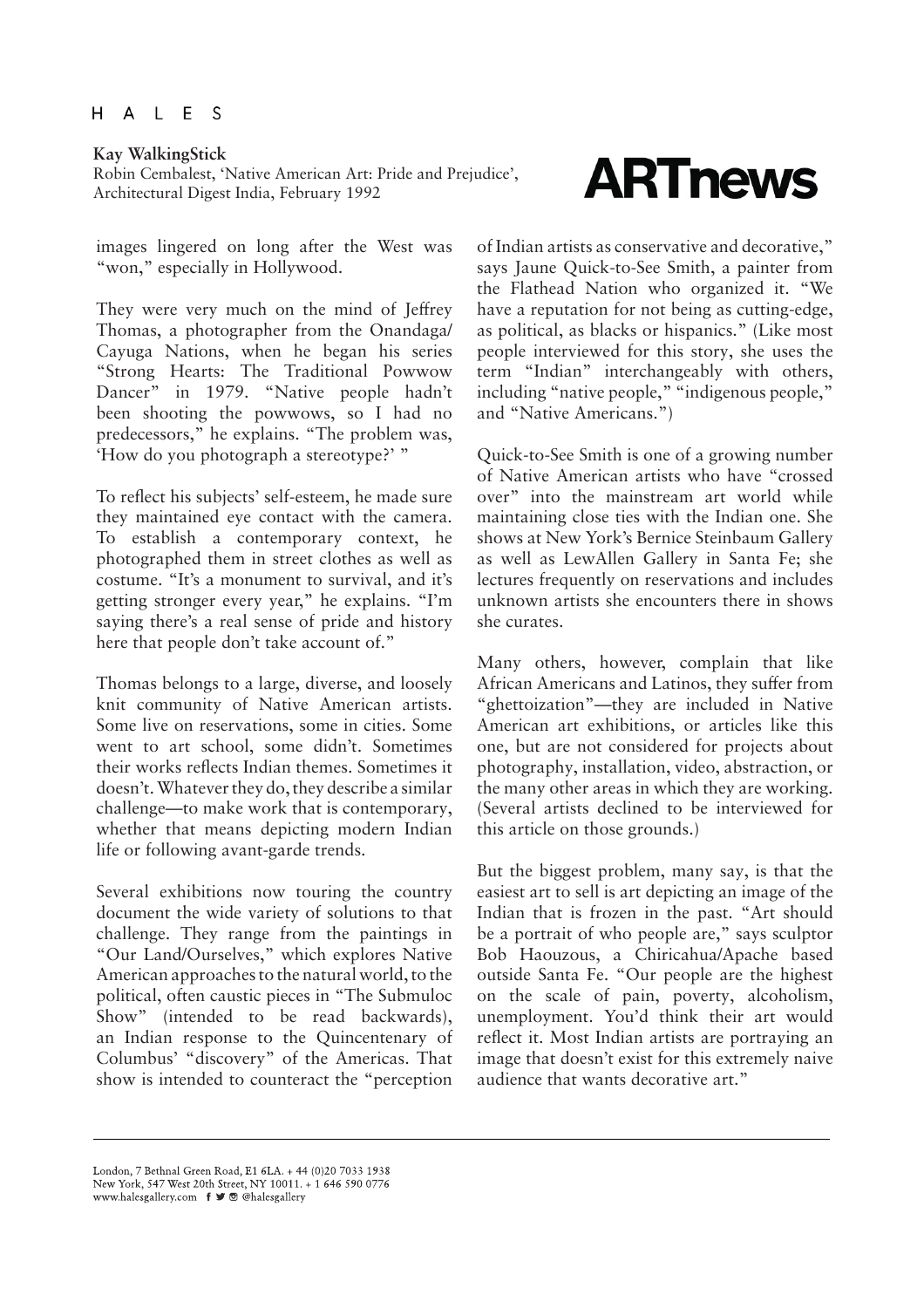Robin Cembalest, 'Native American Art: Pride and Prejudice', Architectural Digest India, February 1992

"We cannot romanticize our past through art," stresses Richard Hill, who directors the Institute of American Indian Arts in Santa Fe, the nation's only Indian art college. "If Indian art is ever going to change or evolve, it has to get out of the commercial mode." When that happens, he believes, the stereotypes will change as well—one aim of the institute's new museum spotlighting Indian art from the last three decades, which opens later this year. "Through the arts people will get to see what Indians are saying, thinking. It's important for people to understand."

Art history, scholarship, and museum policy with respect to Indian art are already changing. The Indian art in most American museums was acquired by collectors and ethnologists who believed in Vanishing Red Man theory that Indians were doomed to extinction in the face of westward expansion. They saved millions of objects—household utensils, hunting implements, masks, dolls, and games, but also bones dug up from sacred burial sites and objects necessary for religious ceremonies conducted by cultures very much alive.

A very different sensibility led the North Carolina Museum of Art in Raleigh to return a Zuni war god to the Zuni pueblo last fall, knowing that it was to be placed in a shrine in order to deteriorate. "People are coming out of the woodwork to give them up," says Edmund Ladd, a member of the Zuni Nation and a curator at the Museum of New Mexico who has helped negotiate the return of 70 such objects. One impetus, certainly, has been a 1990 Federal law mandating the return of Native American skeletons and other sacred and ceremonial objects. But another reason, says Ladd, is that non-Indian curators have finally accepted a concept that was very foreign to them—"The

war gods cannot be owned by anyone, not even the people who make them."

The Smithsonian is planning three new facilities devoted exclusively to Indian art—and they were will be run by Native Americans. One will open on the last available spot on the Mall in Washington, D.C., by 1999; another, containing more than one million objects gathered by the collector George Gustave Heye, will open next year in the U.S. Custom House in downtown Manhattan; and a state-of-the-art storage facility in Suitland, Maryland, is under construction. "We are interested in interpreting Indian culture as a dynamic, vital, evolving phenomenon," says W. Richard West, Jr., a Cheyenne/Arapaho who will oversee the institutions. "Not dead or dying."

While Native American lobbying was certainly responsible for the government's decision to create those museums, West points out, it was not the only reason. "The entire nation is coming to grips with its cultural diversity," he says. "Native peoples are right at the center of all of that." The effects are evident in many areas from Congress, which recently voted to remove George Custer's name from the Little Bighorn battlefield, to Hollywood, where Dances with Wolves became the first major motion picture to present authentic, subtitled Indian dialogue.

But just how far respect for "minority" cultures should go has been a matter of debate. If non-Indians recognize that outdated stereotypes endure, should they feel guilt about doing the "tomahawk chop" to cheer on the Atlanta Braves?

What should we think when we encounter stereotypes in museums? What if some artists

London, 7 Bethnal Green Road, E1 6LA. + 44 (0)20 7033 1938 London, 7 bettinar Green Koad, £1 b.EA. + 44 (0/20 7033 1238)<br>New York, 547 West 20th Street, NY 10011. + 1 646 590 0776<br>www.halesgallery.com **f ■** ■ @halesgallery

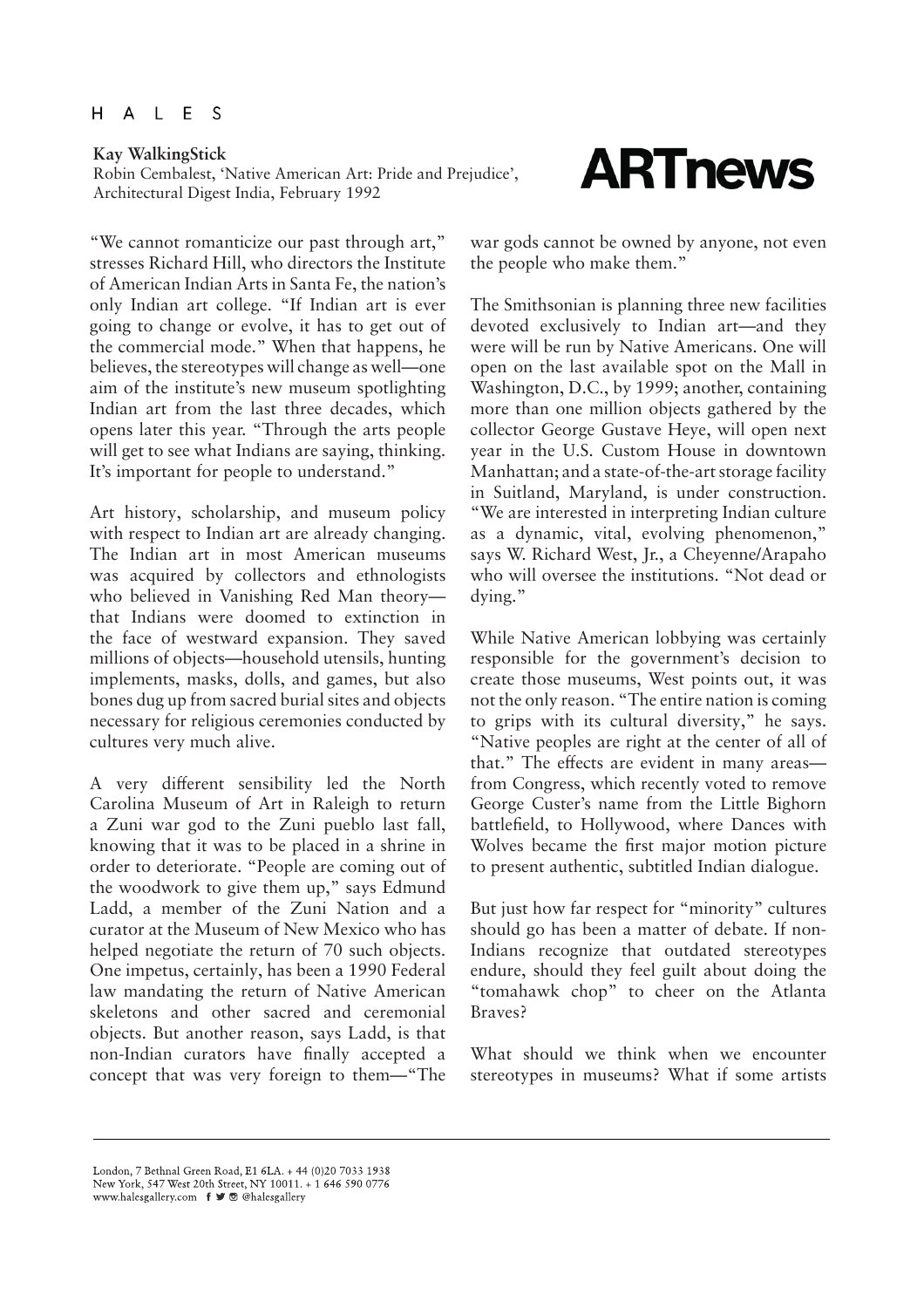Robin Cembalest, 'Native American Art: Pride and Prejudice', Architectural Digest India, February 1992

were—from the perspective of the politically correct 1990s—racists? Remington, for example, once described "Injuns" as "rubbish of the earth I hate."

The curators of "The West as America," a controversial exhibition at the National Museum of American Art last year, took such attitudes into account when they examined works by Remington, Charles Russell, and many other Western painters. Because prejudices against Indians, along with concepts such as Manifest Destiny, were nearly universal, the catalogue argues, those beliefs surfaced—sometimes unconsciously—in the art of the time.

For example, many whites opposed miscegenation, fearful that their blood would be polluted by inferior Indian stock. That dread, says the catalogue, was expressed by Irving Couse in The Captive (1892), which shows a shackled, bloody white woman sprawled on the ground in front of a solemn, cross-legged Indian. How do we know that? For one thing, there's "cross-cultural touching"—the Indian's foot nudges the girl's shoulder. Besides, "the array of phallic objects pointing in her direction, together with the teepee's open entry, further imply a sexual encounter."

Such readings were frequently cited in the corrosive criticisms that appeared in the national media, which dismissed them as "contrived pictorial analysis." The attacks were fiercer in Congress, where senators stood up and denounced the show as "perverted" and "distorted." Most art historians, however, were unfazed by the outcry, pointing out that this kind of revisionist scholarship has been popular for a decade.

# Kay WalkingStick<br>Robin Cembalest, 'Native American Art: Pride and Prejudice', **ARTINEWS**

What's important to remember, says Peter Hassrick, who directs the Buffalo Bill Center in Cody, Wyoming, is that when we look at the work of Western artists, we're using our own sensibility to critique their sensibility. "Certain artists were perhaps more enlightened, in a 1990s fashion, than other artists," he explains, citing the "noble savages" in the work of George Catlin, who visited more tribes than any other artist in his time.

"There's a place for consciousness-raising, and it needs to be done by museums," Hassrick adds. "But if you start slapping people on the face too hard with that kind of stuff, it gets between them and the art—it makes it too confrontational. It's like telling them there's no Santa Claus."

But even the Buffalo Bill is doing its part for consciousness-raising. Its summer show is "Discovered Lands, Invented Pasts," organized by Yale University Art Gallery. "Artists left out traces of Native American habitation if they wanted to depict untouched wilderness, or added Native Americans to add a picturesque element," says Susan Schoelwer, a Yale graduate student who is coordinating the exhibition.

Native Americans are not as concerned with reinterpreting Western pictures, says Alfred Youngman, a Cree professor of Native American art and art history at the University of Lethbridge in Alberta, Canada. "I don't say change the labels, take them down—I say tell the history right."

The history of Indian art began thousands of years ago, when Indian culture emerged. The history of modern Indian Indian art began early in this century, and it was taught by white instructors who encouraged Indians to

London, 7 Bethnal Green Road, E1 6LA. + 44 (0)20 7033 1938 London, 7 bettinar Green Koad, £1 b.EA. + 44 (0/20 7033 1238)<br>New York, 547 West 20th Street, NY 10011. + 1 646 590 0776<br>www.halesgallery.com **f ■** ■ @halesgallery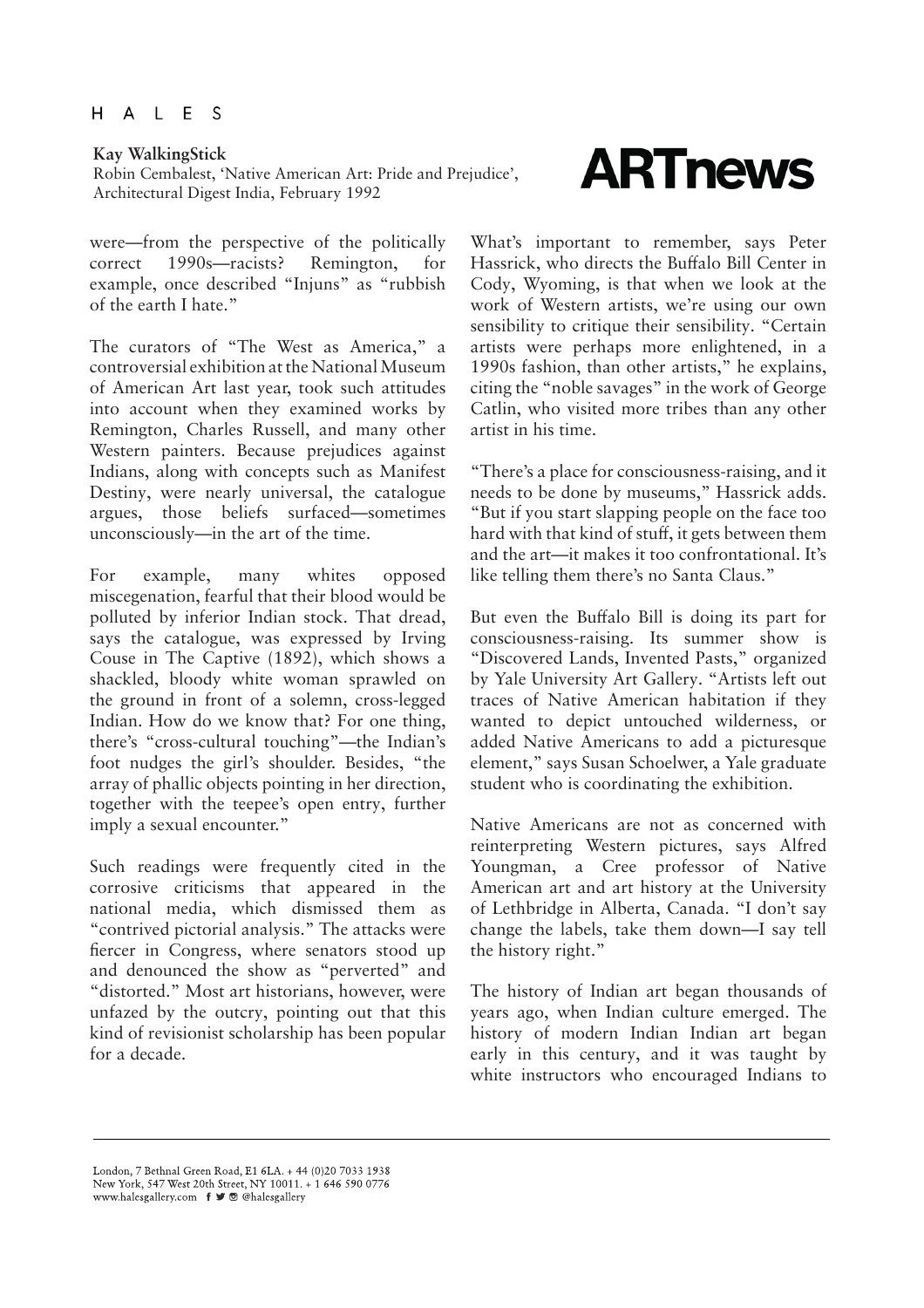Robin Cembalest, 'Native American Art: Pride and Prejudice', Architectural Digest India, February 1992

work in the Western mode—on paper and for art's sake, not for ceremonial or practical purposes. "Shared Visions," an exhibition of 20th-century Indian art organized by the Heard Museum in Phoenix, traces the history of these representational paintings depicting traditional activities.

Though the years artists began to incorporate modernist imagery—Oscar Howe, Fritz Scholder, and Allan Houser, whose elegant biomorphic sculptures sometimes verge on abstraction and reflect the influence of Henry Moore. But it was not until the '60s that Indian art began to change radically.

One factor was the founding of the Institute of American Indian Arts in 1962. Another was the foundation of the American Indian Movement, a civil rights organization for Indians established in 1968. In 1973 the group occupied Wounded Knee, South Dakota, where U.S. troops killed several hundred Indians in 1890. Institute students became fascinated with symbols from Ghost Dance, the key rite of the messianic Indian religion, considered subversive by the government, that set off the massacre. They were also looking at works by Rauschenberg, Warhol, and other contemporary artists. The result was a genre known as Indian Protest Art.

Simultaneously, more Indians were attending university art schools. "With a university training, you're exposed to classic art and traditions from around the world," says Quickto-See Smith, who studied at the University of New Mexico. "You wouldn't be true to yourself if you didn't incorporate what you were familiar with." Mixing abstraction with tribal motifs is hardly new, she points out—it's just that critics take the work more seriously if the artists

Kay WalkingStick<br>Robin Cembalest, 'Native American Art: Pride and Prejudice', **ARTINEWS** 

happen to be white Abstract Expressionists. "Contemporary native people, including myself, are doing the same thing that Pollock and Newman did in taking images from native cultures," she says.

George Longfish, a Seneca/Tuscarora artist, teacher, and curator based in Woodland, California, credits his use of Native American imagery in his colorful, lyrical paintings to the work of Arshile Gorky, which he encountered while studying at the School of the Art Institute of Chicago. "Gorky goes back to his Armenian heritage. He became a role model, an advocate for using one's own cultural information." But that cultural information includes non-native imagery too, of course. Longfish entitled a 1989 work Goodbye Norman Jean, the Chief Is Dead.

On the other hand, Indian imagery can be misunderstood. "I happen to be a native person. Of course it affects what I do," says Kay WalkingStick, a painter of Cherokee/ Winnebago heritage who shows her impastoed, abstract diptychs at New York's M-13 Gallery and Elaine Horwitch Galleries in Scottsdale and Santa Fe. "But as soon as you say, 'I'm a native person,' then they start seeing teepees. If I didn't use my maiden name, people would say, 'It's about tragedy, hope, balance, the natural world, the spiritual world.' "

"If Michael Tracy uses icons, he's part of the postmodern debate. If Jimmie does, he's considered primitive, ethnic, an 'Indian artist,' says Jeanette Ingberman, who runs Exit Art, an alternative space in New York, referring to Jimmie Durham, an artist of Cherokee heritage who shows there. "When the so-called mainstream does the history of the found object, from Duchamp to Haim Steinbach, they don't

London, 7 Bethnal Green Road, E1 6LA, + 44 (0)20 7033 1938 London, 7 bettinar Green Koad, £1 b.EA. + 44 (0/20 7033 1238)<br>New York, 547 West 20th Street, NY 10011. + 1 646 590 0776<br>www.halesgallery.com **f ■** ■ @halesgallery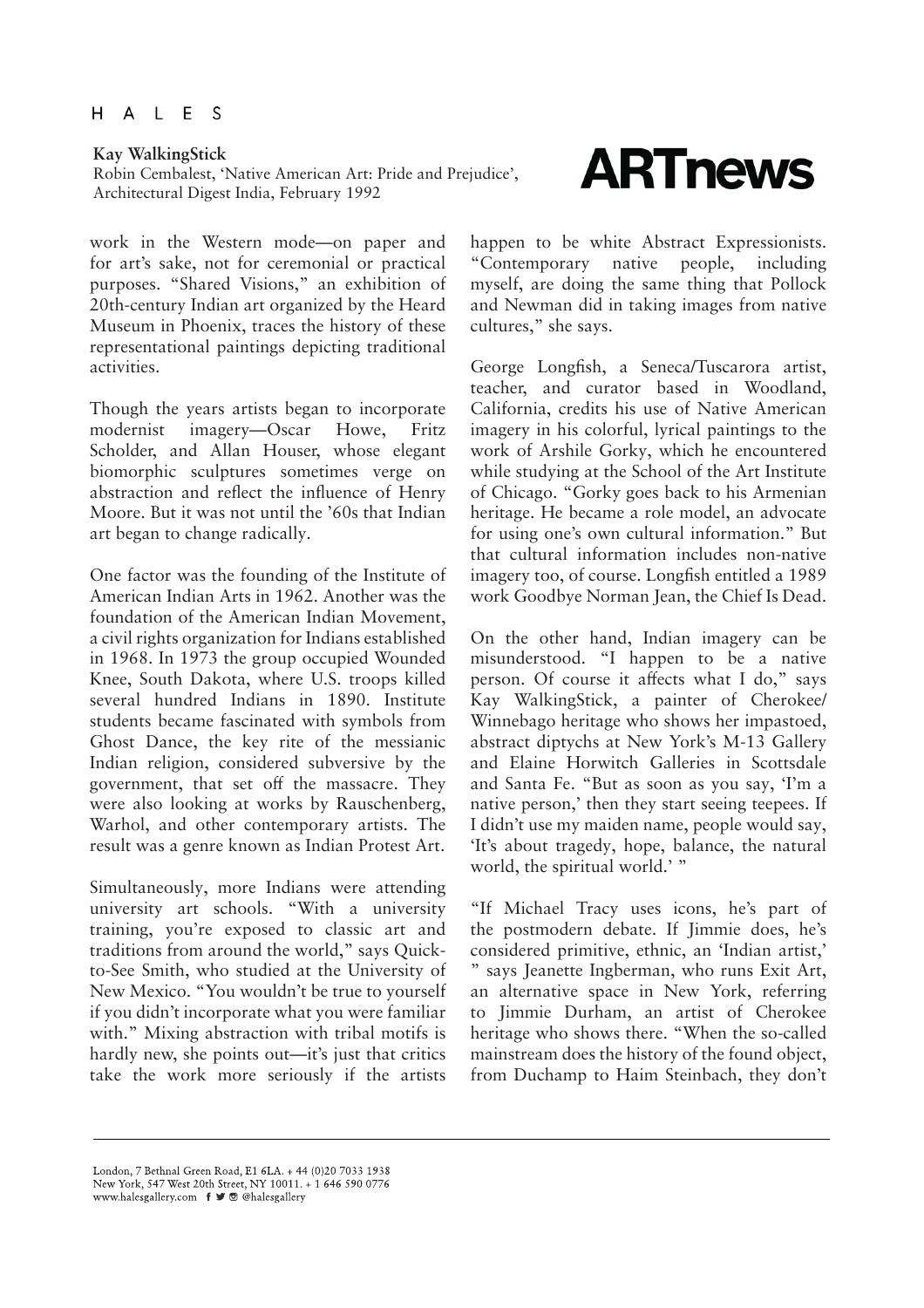### ALES H.

Robin Cembalest, 'Native American Art: Pride and Prejudice', Architectural Digest India, February 1992

### include Jimmie."

Durham responded to a request to be interviewed for this article with his own request—not to be mentioned in it. "He is a contemporary artist and should be discussed with the critical, conceptual, and intellectual dialogue being generated by issues surrounding international contemporary art," a letter from his New York dealer, Nicole Klagsbrun, said.

Another artist who politely declined to be interviewed is Hachivi Edgar Heap of Birds, a Cheyenne/Arapaho based in Oklahoma. Some of his works are adjacent text panels that follow a modern tradition of "language art." Many of them also happen to be scathing indictments of how white society has treated Indians. "Syphilis/ Small Pox/Forced Baptisms/Mission Gifts/ Ending Native Lives," read the posters he did for the public bus system in San Jose, California, last year, as part of his one-man exhibition at the San Jose Museum of Art.

Ironically, says Bob Haozous, it is easier to show work with political themes outside the Indian market than inside it. "There's no market for Indian people looking at themselves honestly," he comments. Haozous, who exhibits at Rettig y Martínez Gallery in Santa Fe and has had several museum shows, makes up to as much as \$200,000 for a monumental, public sculpture. While some of his pieces contain grim images skulls, barbed wire—many are irreverent, like his "Apache Pull-toys," riddled with bullet holes. "My statement is tempered with humor so people can accept living with it," he remarks.

Such prices are still rare for works by Indian artists. The only artist who consistently commands even more than that—up to

\$500,000 for a large, public sculpture commission—is Haozous' father, Houser, who shows at the Glenn Green Galleries in Santa Fe and Scottsdale. Paintings generally sell for much less. Quick-to-See Smith's medium-sized works cost about \$7,000; WalkingStick's, \$6,000.

Some of the costliest items in the Indian market include works that in other contexts could be called crafts, though many artists and dealers find that word pejorative. Major pieces by Maria Martinez, an early-20th-century ceramist, sell for \$35,000 to \$80,000 at Santa Fe's Dewey Galleries. Works by contemporary ceramists such as Jody Falwell, who has explored such innovations as asymmetry, sell for between \$8,000 and \$12,000, at Gallery 10, based in Scottsdale and Santa Fe.

Most Santa Fe galleries do a chunk of their annual sales during the Santa Fe Indian Market, which will be held on August 22 and 23 this year. More than 70,000 visitors, including collectors, artists, and dealers from all over the country, are expected to peruse more than 400 booths displaying pottery, jewelry, painting, sculpture, textiles, and work in other mediums. All are reviewed by a jury that verifies that whatever the medium, the works are made by Indians.

The reason is that the Indian art market has been flooded with fakes, knockoffs manufactured in places like Hong Kong and Santa Fe. The money spent on these knockoffs, say advocates for Indian art, is like the limited number of scholarships available to Indians—it should go to the people who so desperately need it. In 1990 Ben Nighthorse Campbell, a Colorado representative who is the only Native American in Congress, as well as a prestigious jewelry maker, sponsored the Arts and Crafts Act, a

London, 7 Bethnal Green Road, E1 6LA. + 44 (0)20 7033 1938 London, 7 bettinar Green Koad, £1 b.EA. + 44 (0/20 7033 1238)<br>New York, 547 West 20th Street, NY 10011. + 1 646 590 0776<br>www.halesgallery.com **f ■** ■ @halesgallery

# Kay WalkingStick<br>Robin Cembalest, 'Native American Art: Pride and Prejudice', **ARTINEWS**